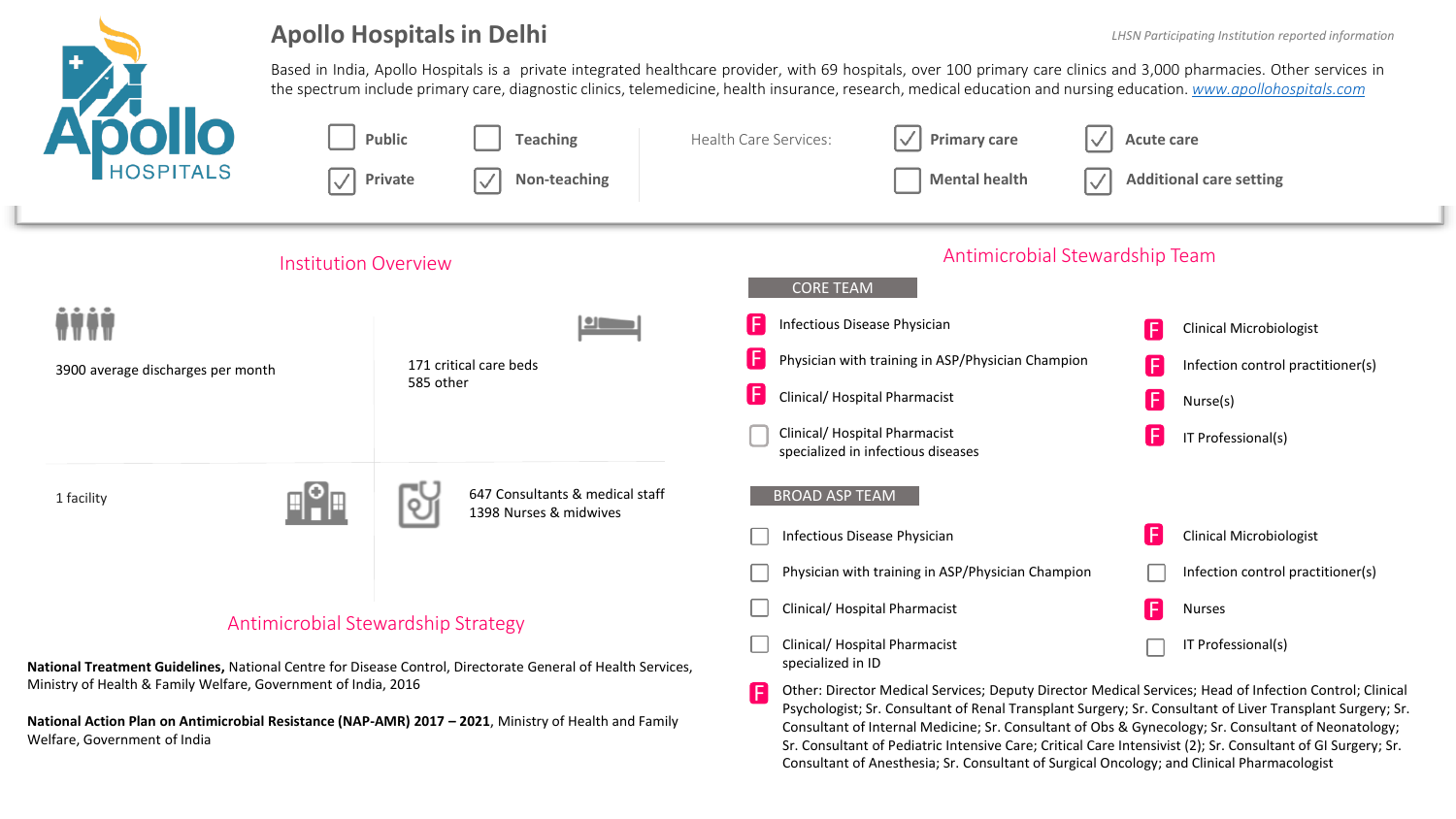

### **Apollo Hospitals in Chennai**

Based in India, Apollo Hospitals is a private integrated healthcare provider, with 69 hospitals, over 100 primary care clinics and 3,000 pharmacies. Other services in the spectrum include primary care, diagnostic clinics, telemedicine, health insurance, research, medical education and nursing education. *[www.apollohospitals.com](http://www.apollohospitals.com/)*



Infection Intensive Care Unit; Deputy General Manager of Quality System; Deputy General Manager of Operations; Deputy General Manager of Safety & Environment; Deputy General Manager of Engineering; Deputy General Manager of House Keeping; Sr. Executive of Operation Theatre & Central Sterile Supply Department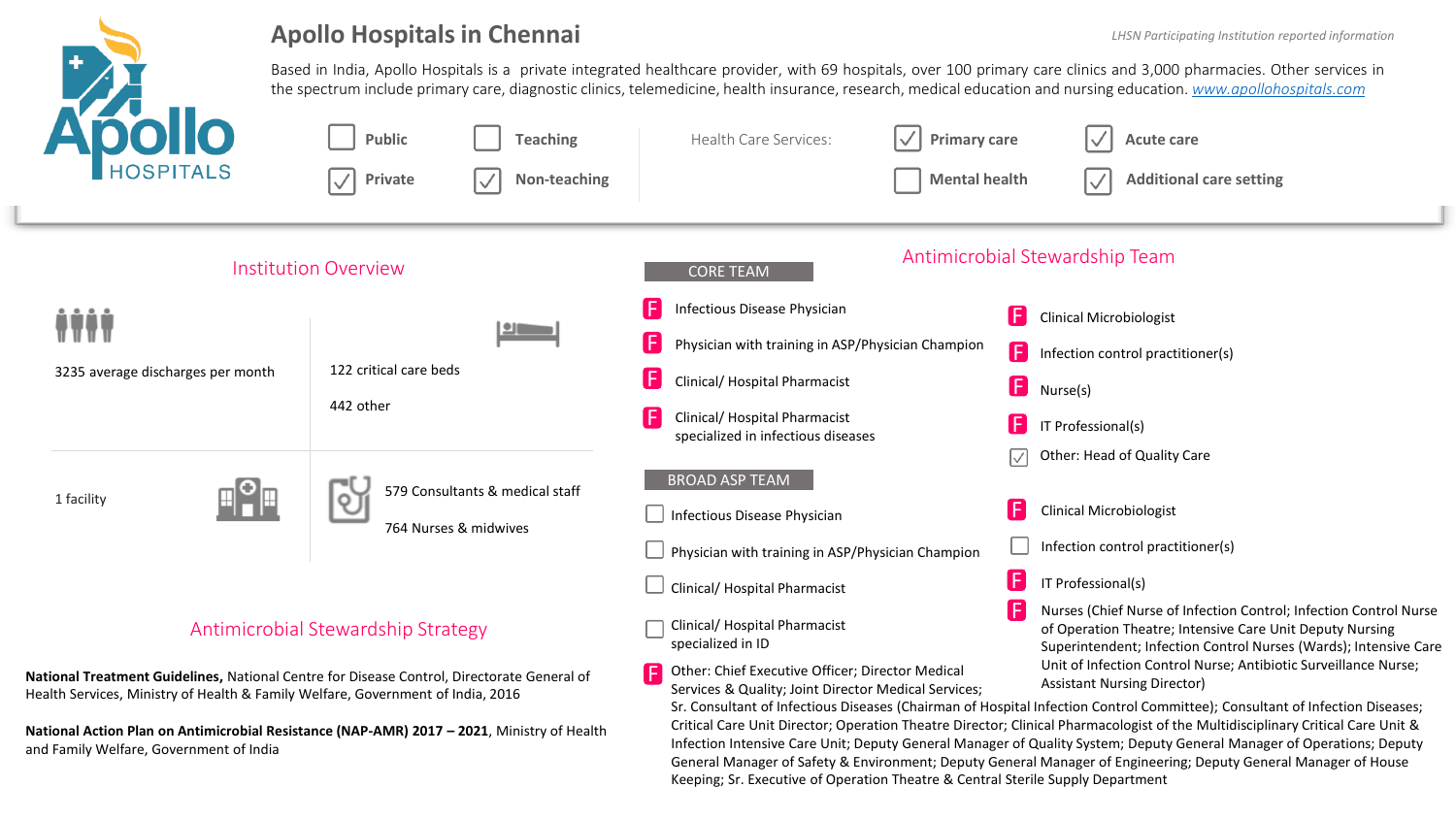

### **Apollo Hospitals in Hyderabad**

Medical Superintendent; Orthopaedic Sr. Consultant; Neurosurgery Sr. Consultant; Internal Medicine Sr. Consultant; Internal Medicine Consultant; Transplant Unit Consultant; Polemology Consultant; Critical Care Sr. Consultant; Critical Care Consultant; Clinical Pharmacologist; Head of the Quality

Systems Department; Executive of Quality Systems

Based in India, Apollo Hospitals is a private integrated healthcare provider, with 69 hospitals, over 100 primary care clinics and 3,000 pharmacies. Other services in the spectrum include primary care, diagnostic clinics, telemedicine, health insurance, research, medical education and nursing education. *[www.apollohospitals.com](http://www.apollohospitals.com/)*



**National Action Plan on Antimicrobial Resistance (NAP-AMR) 2017 – 2021**, Ministry of Health and Family Welfare, Government of India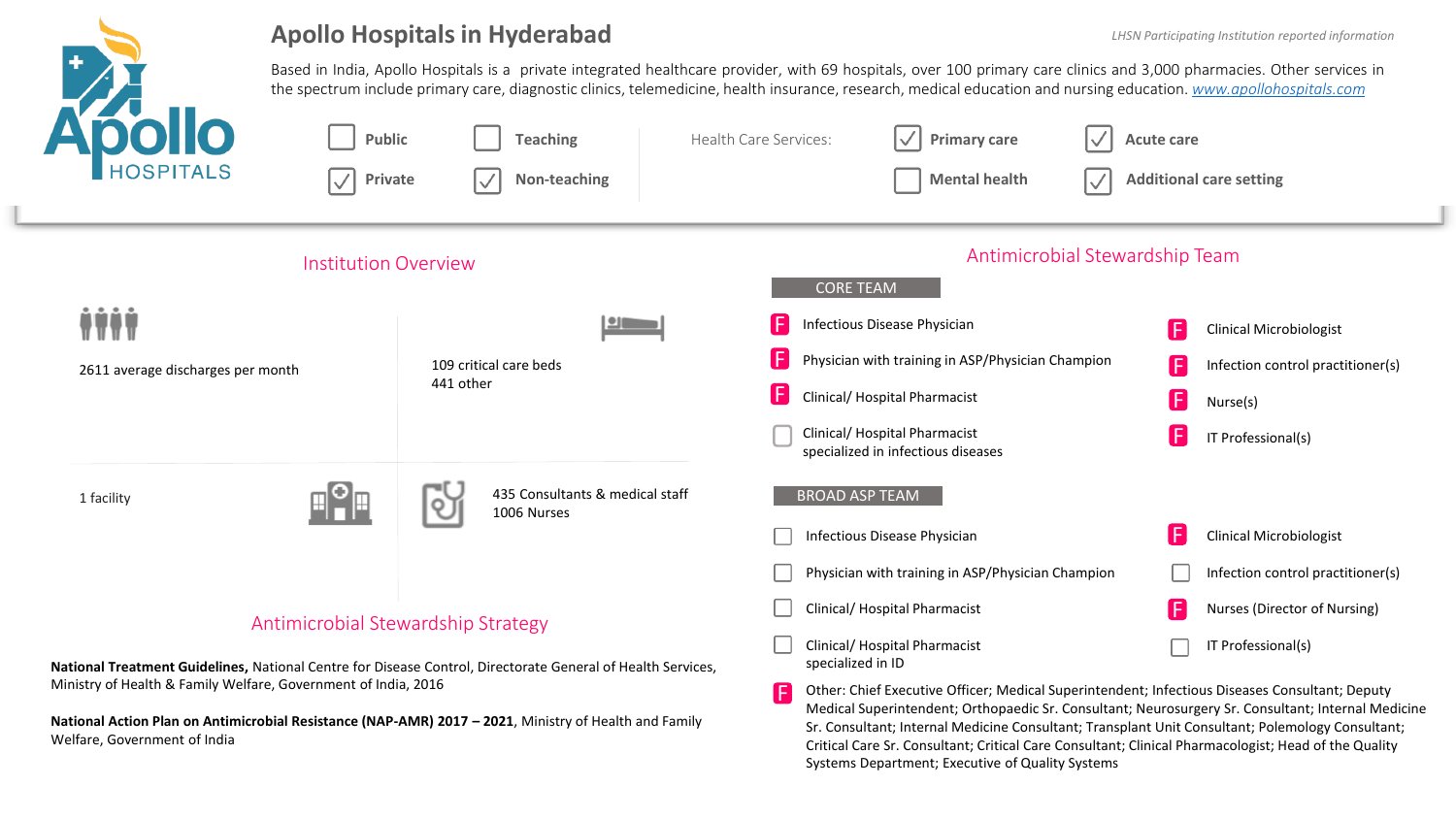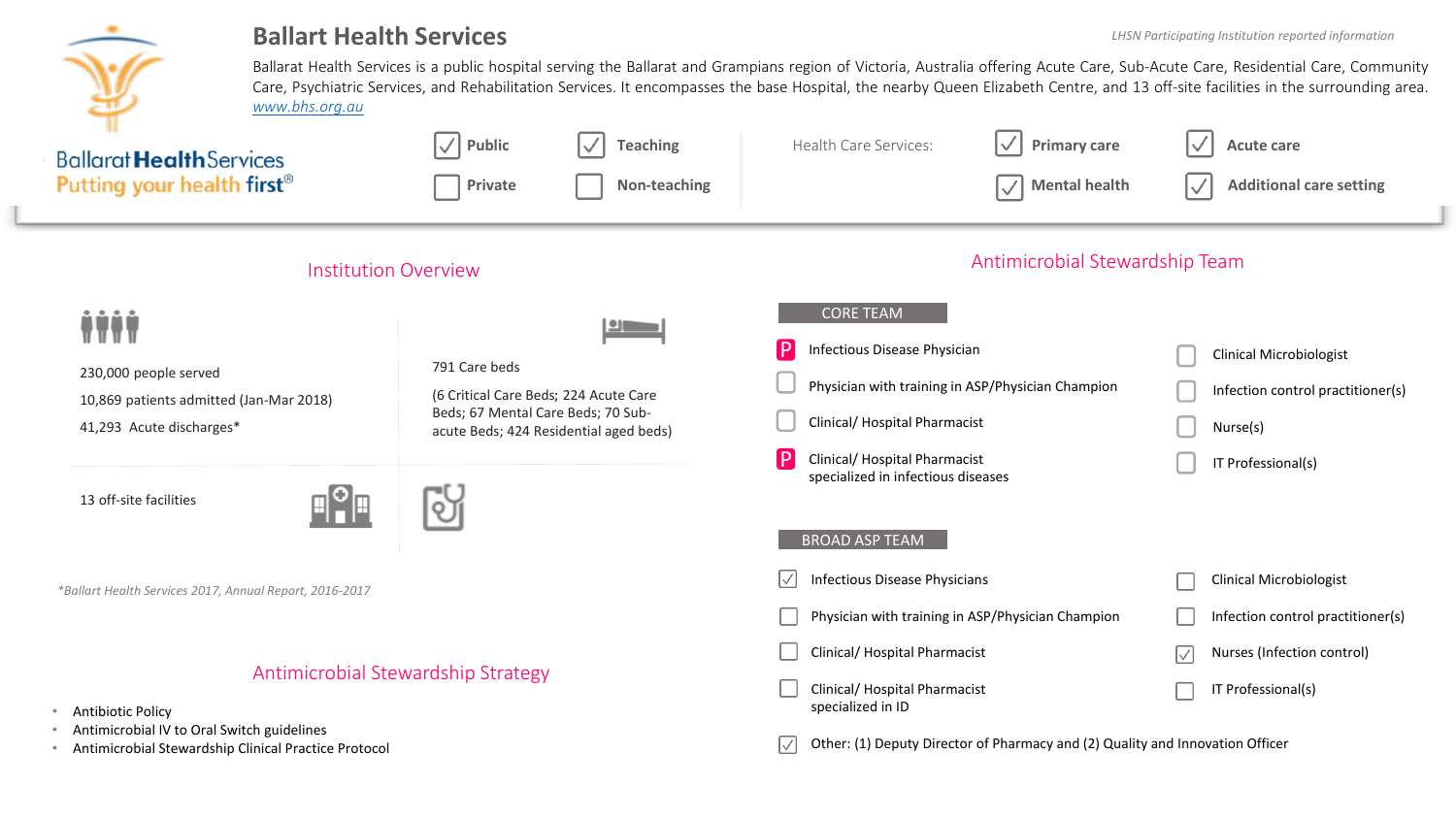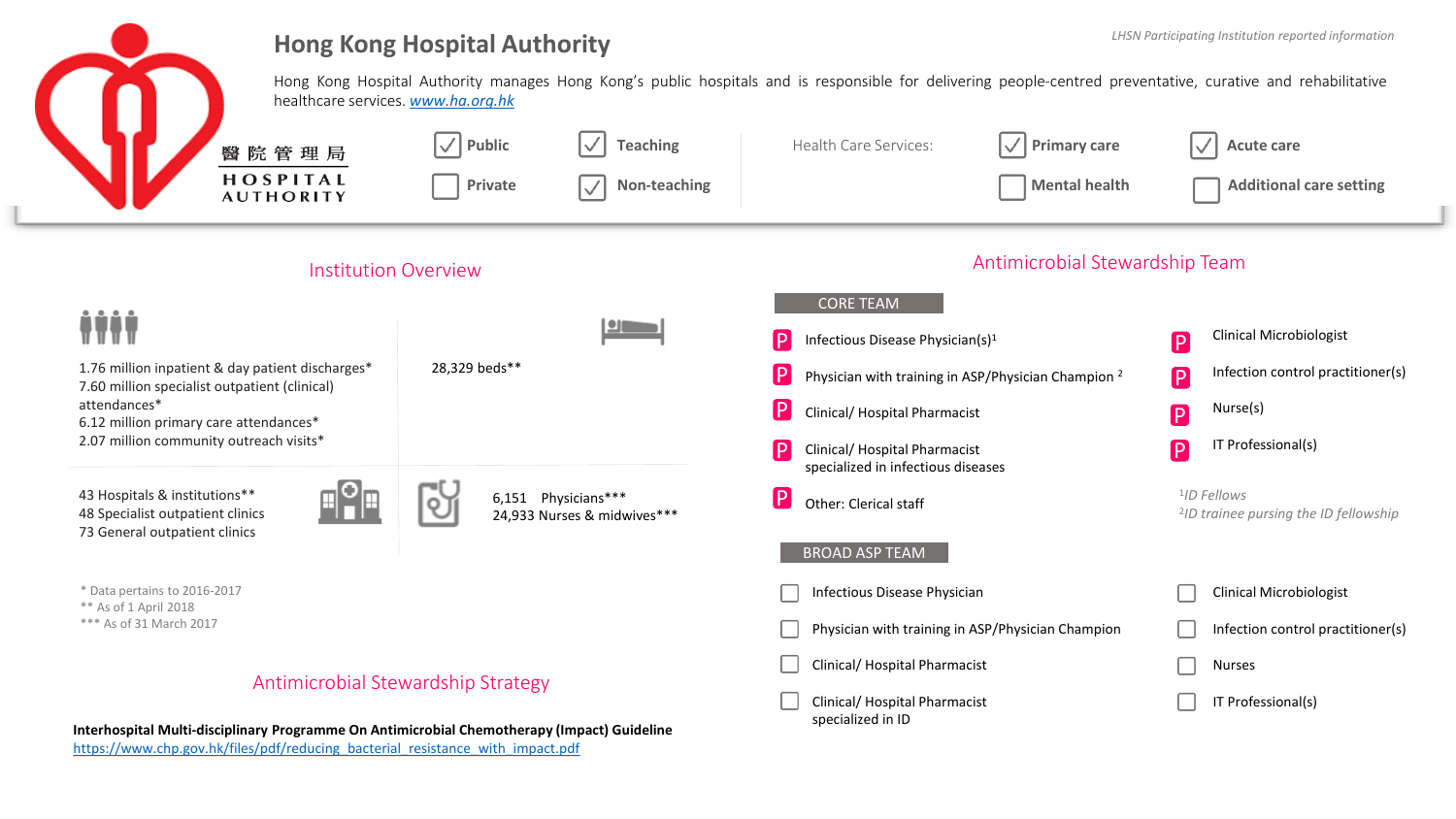| <b>Hospital A</b>                                                              | LHSN Participating Institution reported information<br>Hospital B is a public hospital based in Latin America, providing care of a population of approximately 1.4 million.                        |                                                                                                                                                                                      |                                                                                                                                                                                          |
|--------------------------------------------------------------------------------|----------------------------------------------------------------------------------------------------------------------------------------------------------------------------------------------------|--------------------------------------------------------------------------------------------------------------------------------------------------------------------------------------|------------------------------------------------------------------------------------------------------------------------------------------------------------------------------------------|
| HOSPITAL                                                                       | $\vert \surd$<br><b>Teaching</b><br><b>Public</b><br>Non-teaching<br>Private                                                                                                                       | Health Care Services:<br>$\backslash\!/$<br><b>Primary care</b><br><b>Mental health</b><br>$\checkmark$                                                                              | <b>Acute care</b><br><b>Additional care setting</b>                                                                                                                                      |
| <b>Institution Overview</b>                                                    |                                                                                                                                                                                                    | Antimicrobial Stewardship Team                                                                                                                                                       |                                                                                                                                                                                          |
| ~1.4 million population served<br>1,639 discharged patients*                   | $\blacksquare$<br>485 beds<br>(19 Mental health beds; 69 cardiology beds;<br>110 surgical beds; 102 adult medical; 23<br>thoracic; 10 ophthalmology; 87 paediatric; 31<br>ICU, 24 adult admitting) | <b>CORE TEAM</b><br>Infectious Disease Physician(s)<br>Œ<br>Physician with training in ASP/Physician Champion<br>0<br>Clinical/ Hospital Pharmacist<br>Clinical/ Hospital Pharmacist | $\left  \right $<br><b>Clinical Microbiologist</b><br>$\mathsf{P}$<br>Infection control practitioner(s)<br>$\left[\mathsf{F}\right]$<br>Nurse(s)<br>$[\mathsf{F}]$<br>IT Professional(s) |
| 1 Hospital                                                                     | ΟT                                                                                                                                                                                                 | specialized in infectious diseases<br><b>BROAD ASP TEAM</b>                                                                                                                          |                                                                                                                                                                                          |
|                                                                                |                                                                                                                                                                                                    | Infectious Disease Physician                                                                                                                                                         | <b>Clinical Microbiologist</b>                                                                                                                                                           |
| *Monthly figure for April 2018                                                 |                                                                                                                                                                                                    | Physician with training in ASP/Physician Champion                                                                                                                                    | Infection control practitioner(s)                                                                                                                                                        |
|                                                                                |                                                                                                                                                                                                    | Clinical/ Hospital Pharmacist                                                                                                                                                        | Nurses                                                                                                                                                                                   |
| Antimicrobial Stewardship Strategy                                             |                                                                                                                                                                                                    | Clinical/ Hospital Pharmacist<br>specialized in ID                                                                                                                                   | IT Professional(s)                                                                                                                                                                       |
| <b>Antibiotic Policy</b><br>٠<br>Guidelines for the use of antimicrobials<br>٠ |                                                                                                                                                                                                    | $\mathsf{P}$<br>Other: Hospital administration, Hospital Pharmacy & Therapeutic Committee, Infection Control<br>Committee, Pharmacists, Microbiology Unit, Medical Staff             |                                                                                                                                                                                          |

 $\blacksquare$ **Septiments**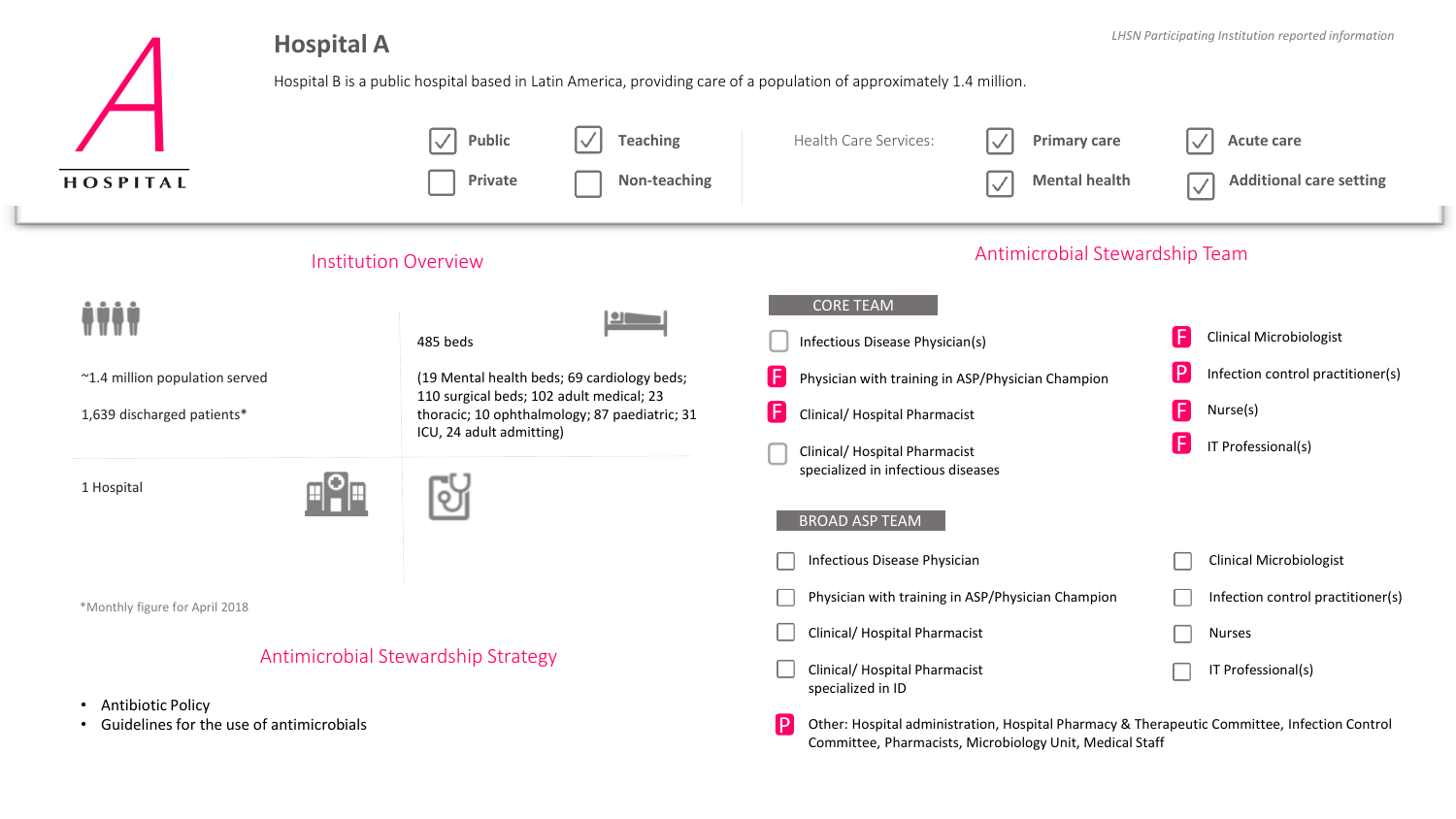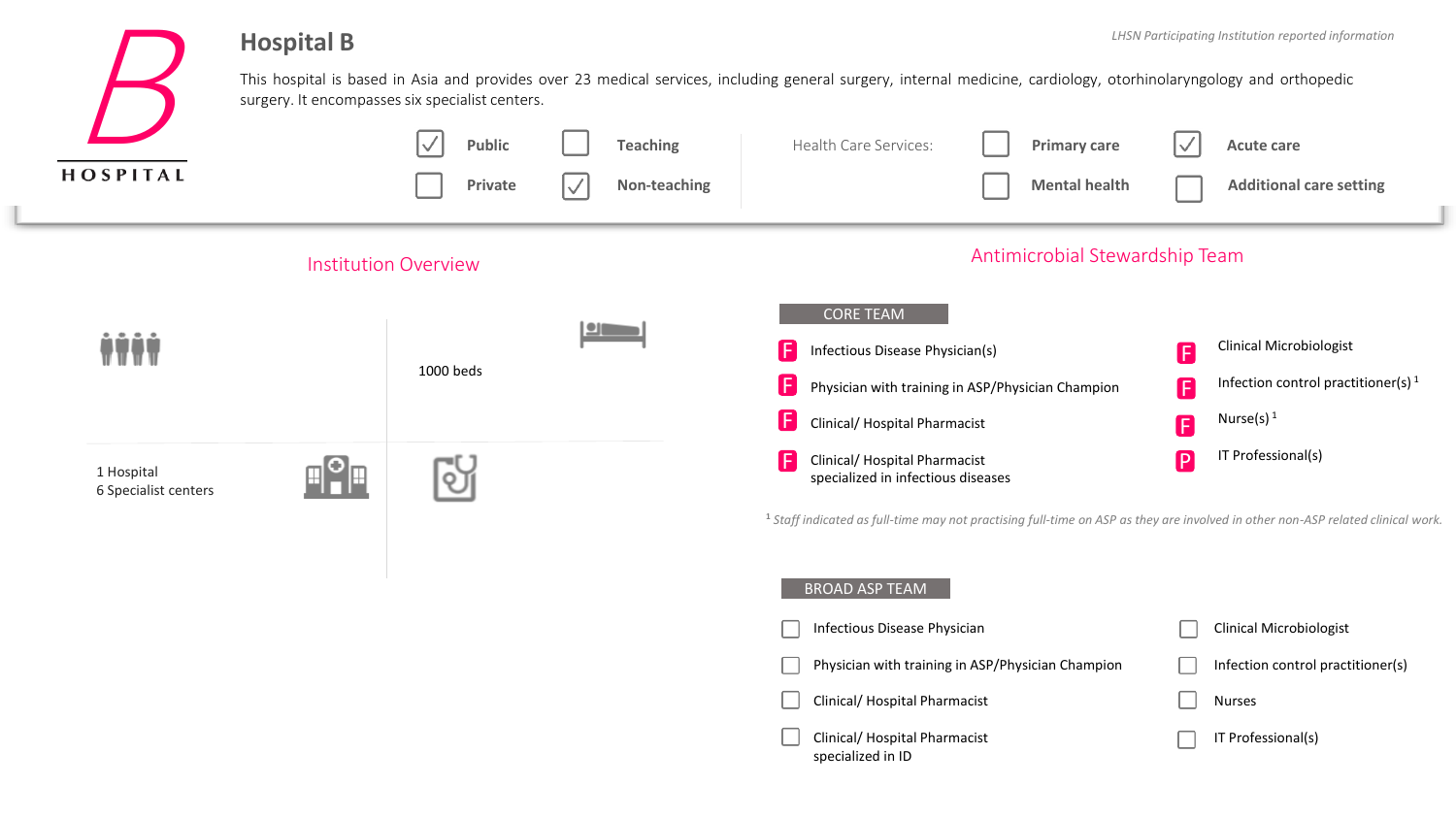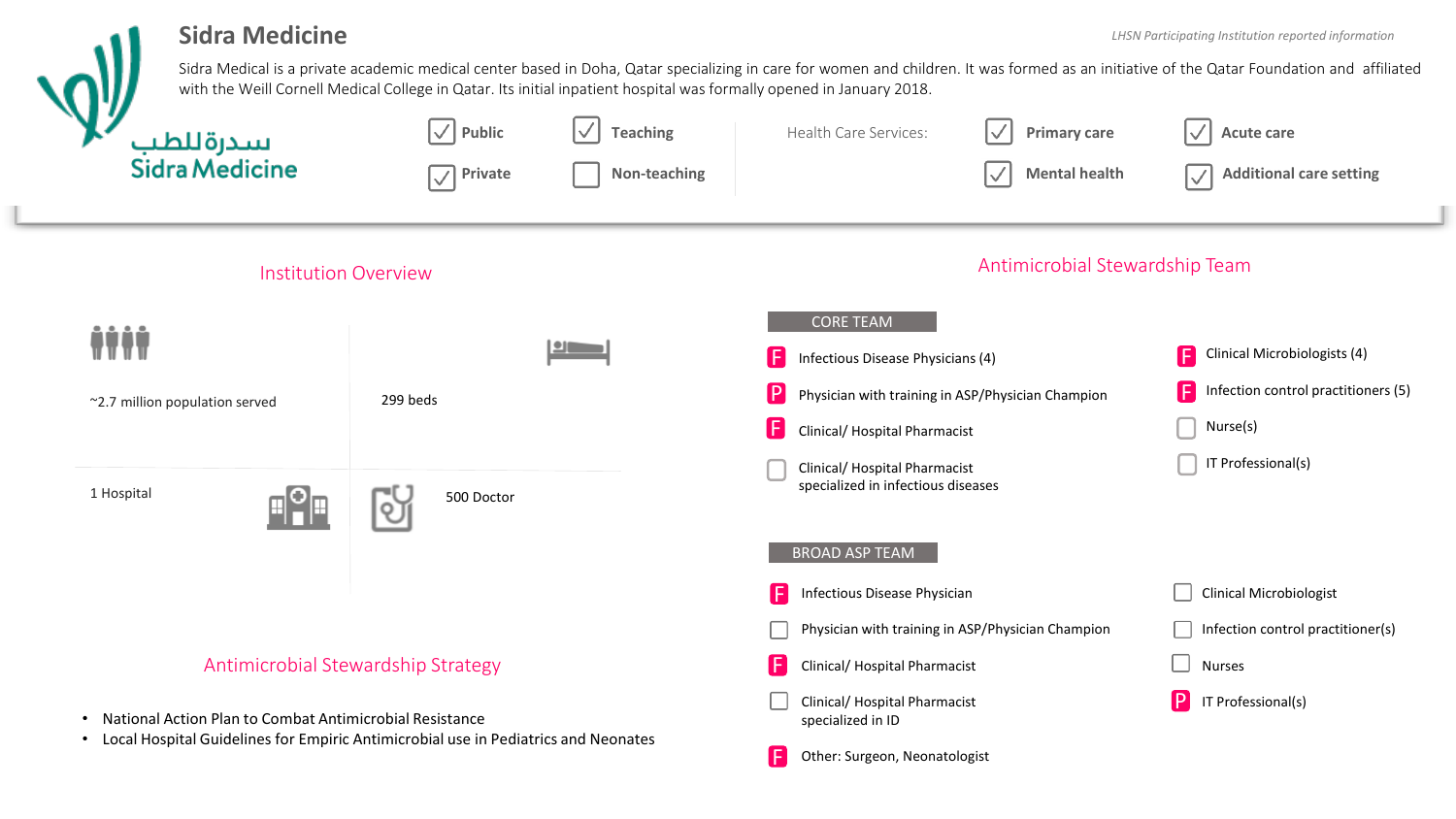

# **Imperial College Healthcare NHS Trust Institute 10 and 2011 115 and 2013 115 and 2013 115 and 2013 115 and 2013 115 and 2013 115 and 2013 115 and 2013 115 and 2013 115 and 2013 115 and 2013 115 and 2013 115 and 2013 115**

Imperial College Healthcare NHS Trust provides acute and specialist healthcare for a population of nearly two million people in north west London, and more beyond. It encompasses five hospitals – Charing Cross, Hammersmith, Queen Charlotte's & Chelsea, St Mary's and The Western Eye – as well as a growing number of community services. *[www.imperial.nhs.uk](http://www.imperial.nhs.uk/)*

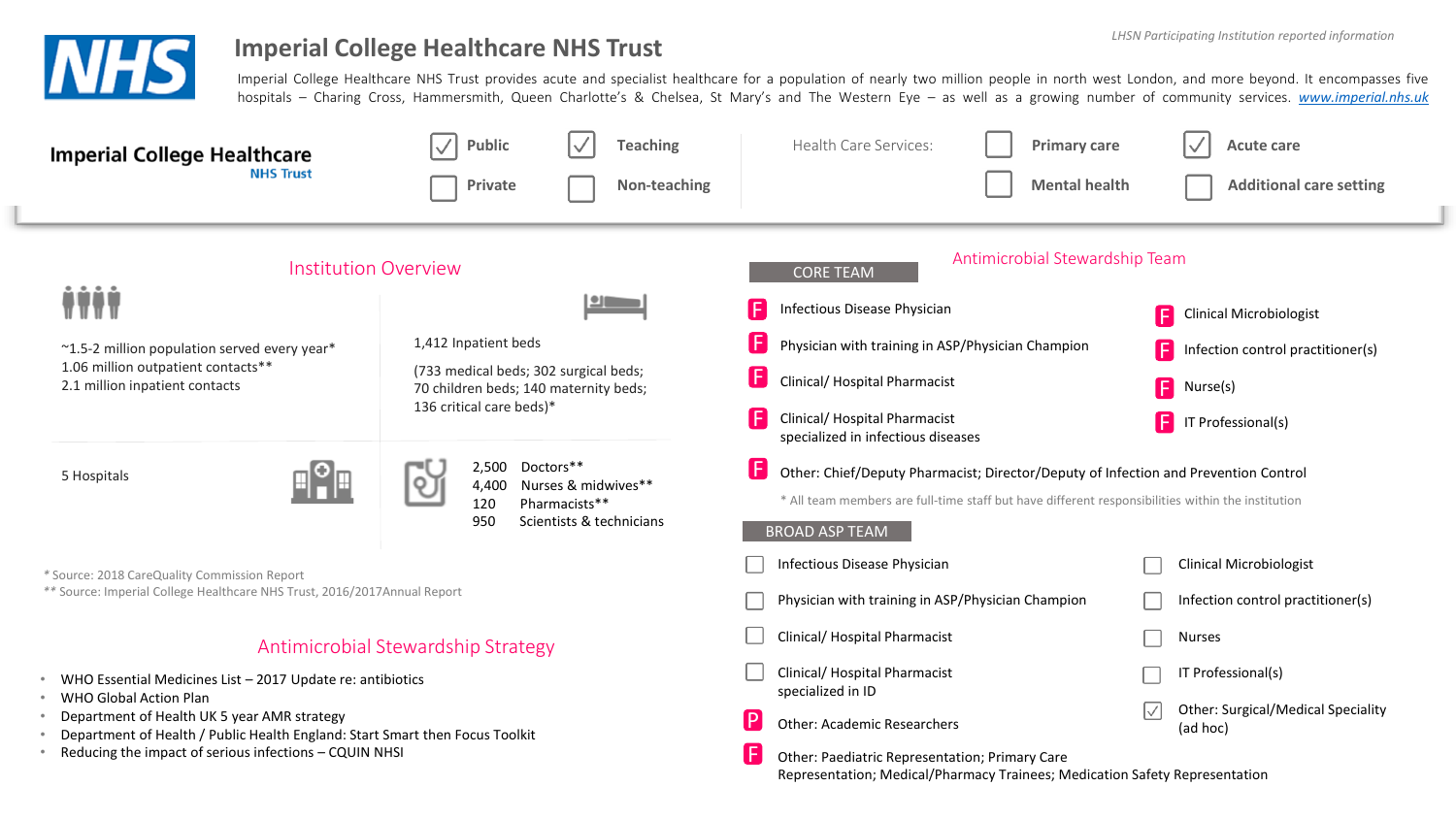## **CIUSSS de L'Estrie - CHUS**

**Centre intégré** 

universitaire de santé et de services sociaux de l'Estrie - Centre

The Sherbrooke University Hospital Center (CHUS) is the fourth largest hospital in Quebec, and the local hospital for Sherbrooke residents. It provides specialized and ultraspecialized care to the entire population of the Eastern Townships. In addition, the CHUS has provided ultra-specialized care in cardiology, neurosurgery, medical and surgical oncology, and neonatology to people from the Centre-du-Québec and part of the Montérégie regions. The CHUS offers services to about one million people. *[www.chus.qc.ca/en/](http://www.chus.qc.ca/en/)* hospitalier universitaire

| de Sherbrooke<br>Québec <sup>**</sup>                          | $\sqrt{}$<br>Teaching<br>Public<br>$\overline{\vee}$<br>Private<br>Non-teaching | $\sqrt{\phantom{a}}$ Primary care<br>Health Care Services:<br>V   Mental health                                                                                                                                       | $\sqrt{\phantom{a}}$ Acute care<br>Additional care setting                                                                      |
|----------------------------------------------------------------|---------------------------------------------------------------------------------|-----------------------------------------------------------------------------------------------------------------------------------------------------------------------------------------------------------------------|---------------------------------------------------------------------------------------------------------------------------------|
| <b>Institution Overview</b>                                    |                                                                                 | Antimicrobial Stewardship Team*<br><b>CORE TEAM</b>                                                                                                                                                                   |                                                                                                                                 |
| 167,000 population covered<br>32,655 acute admissions per year | $\blacksquare$<br>609 beds                                                      | IP.<br>Infectious Disease Physician<br>Physician with training in ASP/Physician Champion<br>$\mathbf{P}$<br>Clinical/ Hospital Pharmacist<br>A<br>Clinical/ Hospital Pharmacist<br>specialized in infectious diseases | P<br><b>Clinical Microbiologist</b><br>Infection control practitioner(s)<br>Nurse(s)<br>$\boxed{\mathsf{P}}$ IT Professional(s) |
| 2 Hospitals                                                    | 600<br>Doctors<br>o<br>4,000 Nurses                                             | <b>BROAD ASP TEAM</b><br>Infectious Disease Physician<br>$\vert \vee \vert$<br>Physician with training in ASP/Physician Champion<br>$\vert \vee \vert$<br>Clinical/ Hospital Pharmacist<br>$\vert \vee \vert$         | <b>Clinical Microbiologist</b><br>Infection control practitioner(s)<br>$ \surd $<br><b>Nurses</b>                               |
| Antimicrobial Stewardship Strategy                             |                                                                                 | Clinical/ Hospital Pharmacist<br>$\mathord{\vert} \mathord{\vee}$<br>specialized in ID                                                                                                                                | IT Professional(s)                                                                                                              |

• Prospective Audit And Feedback Assisted By Clinical Decision Support Software

\* Team is currently being configured (2018)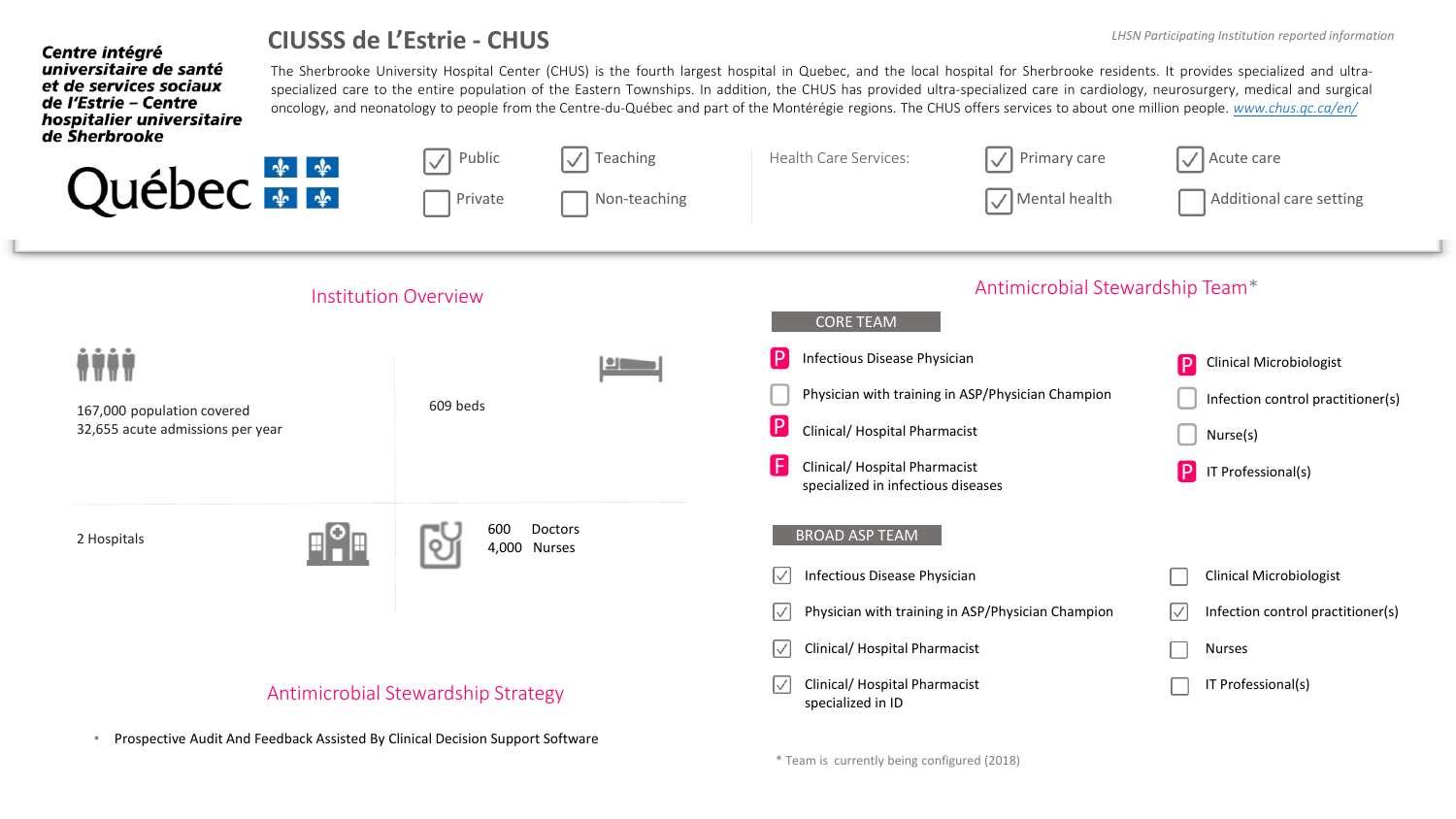

# St. Vincent's Health Australia *LHSN Participating Institution reported information*

St Vincent's Health Melbourne (SVHM) is part of the St Vincent's Health and aged care provider, operating in six public hospitals, nine private hospitals and 17 aged care facilities in Queensland, New South Wales and Victoria. SVHM encompasses the Fitzroy campus, St George's hospital and Caritas Christi. Areas of expertise include neurosurgery; cardiothoracic surgery; renal transplantation; inflammatory bow disease; cancer; critical care and emergency services; drug and alcohol services; and palliative care. *[www.svhm.org.au](http://www.svhm.org.au/)*

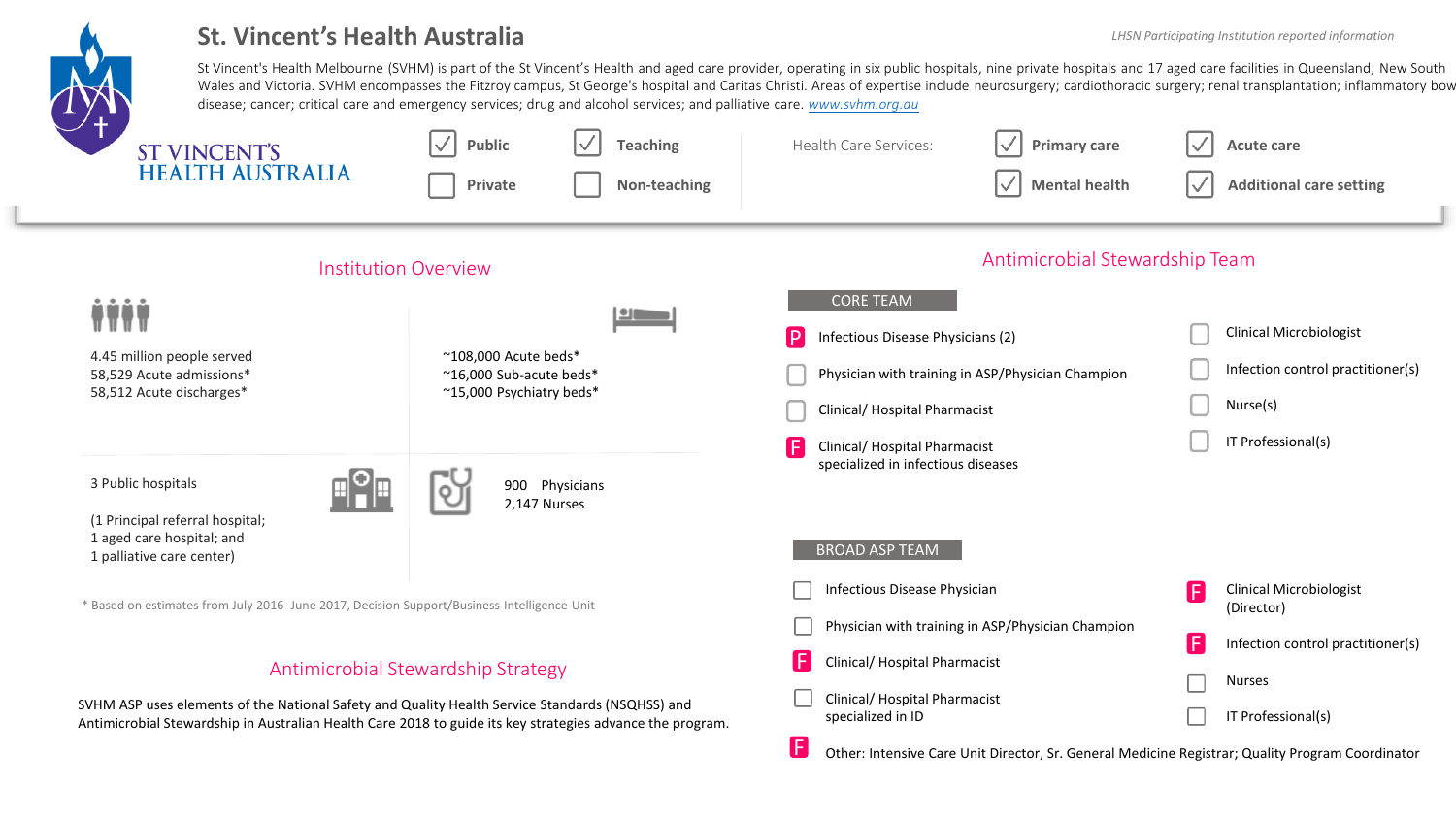

## University Hospitals of Leicester NHS Trust *Lating Machine Less Participating Institution reported information*

University Hospitals of Leicester NHS Trust (UHL) serves the one million residents of Leicester, Leicestershire and Rutland – and increasingly specialist services over a much wider area. Specialist treatment and services in cardio-respiratory diseases, ECMO, cancer and renal disorders reach a further two to three million patients from the UK. *[www.leicestershospitals.nhs.uk](http://www.leicestershospitals.nhs.uk/)*